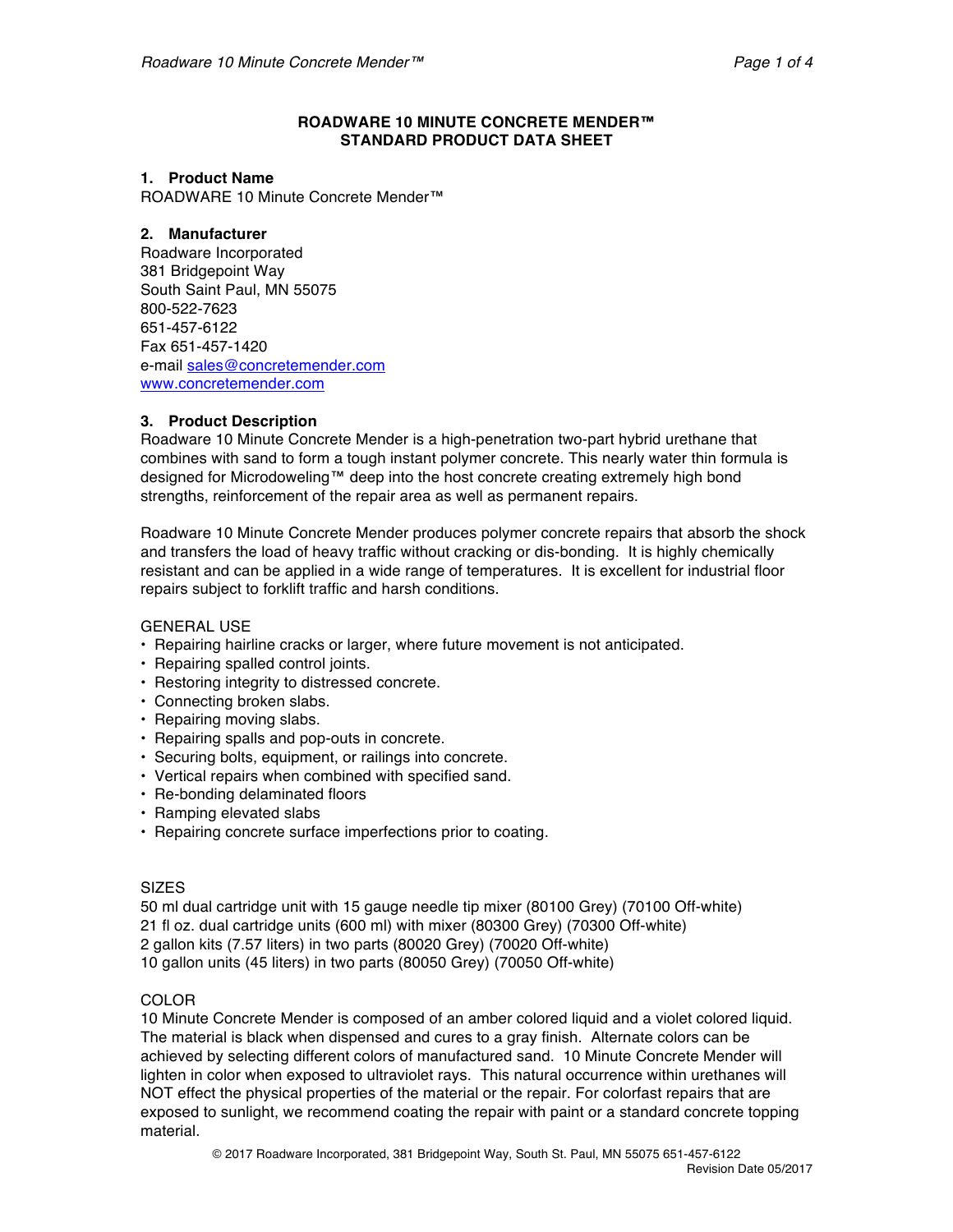## YIELD

Roadware 10 Minute Concrete Mender™ is combined with manufactured silica sand or equivalent at the point of application. The gradation of the sand and the amount of sand used will determine yield. Listed below is the approximate yield of 1 part mixed polymer to 3 parts 30-40 grit silica sand.

One 300x300 cartridge with sand yields 122 cu in. One two-gallon kit with sand yields 1540 cu in.

## LIMITATIONS

10 Minute Concrete Mender is a rigid material designed for use on interior or exterior concrete surfaces. It is not intended for repairing areas of movement such as exterior cracks and joints subject structural or ground movement. It must be applied to concrete free of surface moisture.

## **4. Technical Data**

PHYSICAL/CHEMICAL PROPERTIES

Typical test results when tested in accordance with applicable ASTM standards and Roadware developed testing.

| Value (average)                                            |
|------------------------------------------------------------|
| 72D                                                        |
| 4500 psi                                                   |
| 6%                                                         |
| 4475 psi                                                   |
| 1984 psi                                                   |
| $<8$ cps                                                   |
| $5.5$ g/l                                                  |
| 0.026 N/m                                                  |
| 98%                                                        |
| Gray                                                       |
| $6-7$ min                                                  |
| $10 \text{ min}$                                           |
| -30°F - 120°F<br>Ambient temperature range for application |
|                                                            |

# **5. Installation**

SURFACE PREPERATION

Preparation:

Surface Cracks (all depths and widths): Cracks should be free of dirt, oils, dust, latents and old crack repair materials. ALL SURFACES MUST BE CLEAN AND DRY. New concrete must be fully cured. A dry diamond blade attached to an electric hand grinder is recommended for preparing cracks and creating a clean surface for bonding. A wire brush or twisted wire wheel on a grinder may be used in some cases. A surface profile meeting ICRI guideline #03732 CSP 3 is recommended.

Surface Spalls and Deflections: Remove all loose materials back to sound concrete with a chisel or light chipper. DO NOT SQUARE CUT THE REPAIR AREA. If a square appearance is necessary, lightly score surface and remove material. Use a wire brush or twisted wire wheel to clean the repair area. All surfaces must be free of dirt, oils, dust, latents and old repair materials. For feather edge repairs in high traffic areas, score the repair edge with a dry diamond blade 1/8" deep around the perimeter of the repair. New concrete must be fully cured. A surface profile meeting ICRI guideline #03732 CSP 3 is recommended.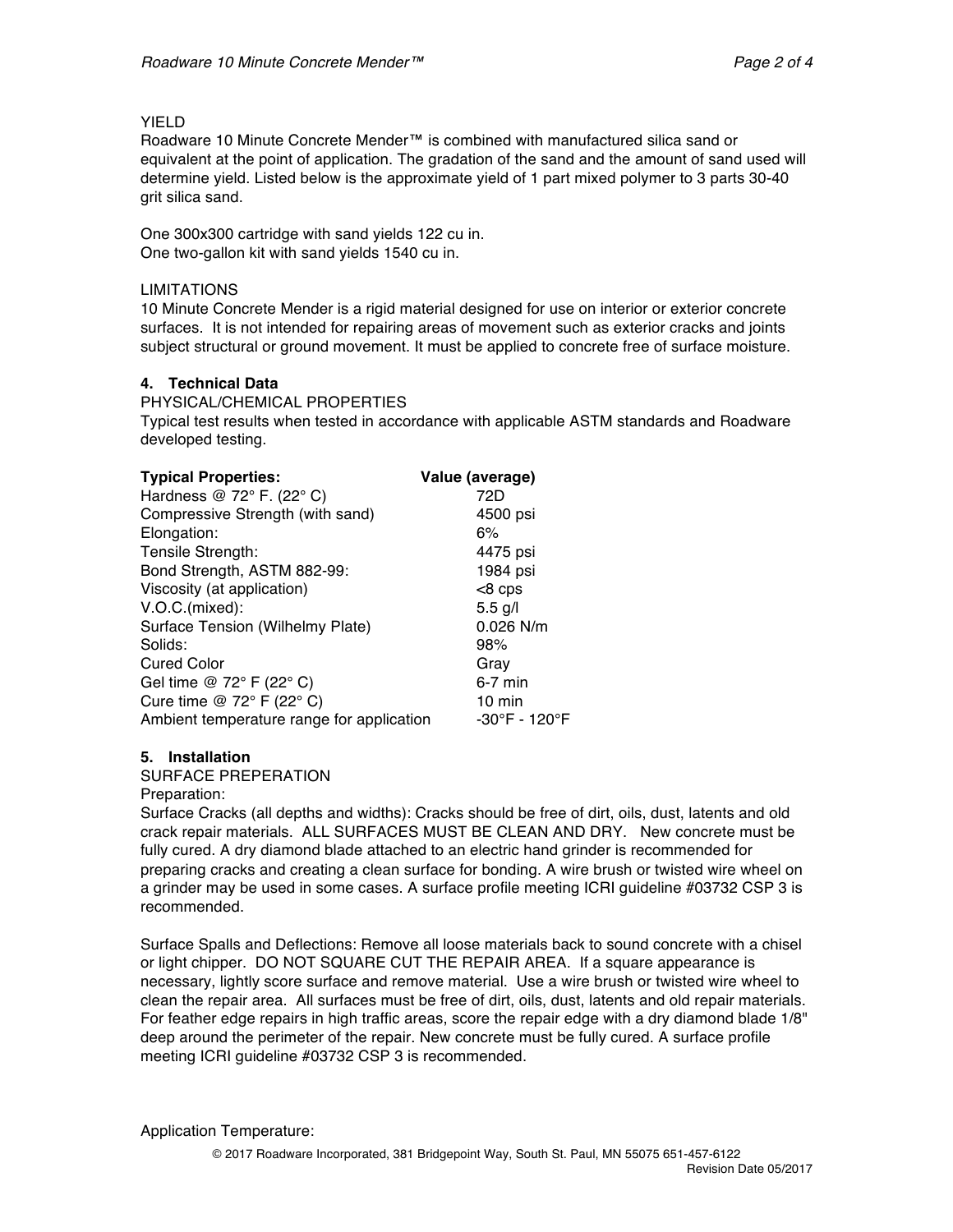Recommended application temperature is between  $0^{\circ}$  F and  $100^{\circ}$  F (-18 $^{\circ}$  to 38 $^{\circ}$ C). It is best to keep material at room temperature (60 $^{\circ}$  to 80 $^{\circ}$  F) prior to application. If manufactured sand is to be used with product, it also should be kept at room temperature. Avoid frost laden surfaces as this may adversely affect bonding and curing. 10 Minute Concrete Mender will fully cure in 10 minutes at  $72^{\circ}$  F ( $22^{\circ}$  C). The temperature of the material and the temperature of the concrete surfaces will affect cure time. Warmer temperatures will decrease cure time and colder temperatures will increase cure time. In extremely cold environments, heat the concrete to remove frost before application. Successful repairs have been installed at temperatures  $-20^{\circ}$ F ( $-29^{\circ}$ C) and below.

### MIXING

Cartridges: 10 Minute Concrete Mender is a two component material and must be thoroughly mixed at a ratio of 1 part "A" to 1 part "B" by volume. Mixing and metering of 10 Minute Concrete Mender is achieved with self-mixing cartridges provided by Roadware, Inc. Material is ejected from prepackaged cartridges through a supplied static mixing nozzle with a dual component caulking gun such as the Roadware 5300 Application Tool, Mixed material is applied directly into the repair area immediately after mixing.

Bulk: Due to the rapid setting nature of the product, pot-mixing of the components is not recommended for crack and joint repairs less than 3/4" in width. 10 Minute Concrete Mender supplied in 10 gallon kits may be bucket mixed in quart batches and applied immediately to the repair area. Combined one pint of Part A with one pint of Part B. Mix with a drill mixer or hand mixing stick for 30 seconds or until well blended. Add 2 quarts of manufactured sand and mix for an additional 10 seconds. Pour the entire batch into the repair area immediately. SEE BULK MIXING INSTRUCTIONS INCLUDED WITH MATERIAL. 10 Minute Concrete Mender may be dispensed through a one-to-one ratio pump specifically designed to handle extremely low viscosity materials while maintaining exact ratios. The system must not allow the two components to combine until they reach the point of delivery. Contact Roadware for information on acceptable pumping equipment. All pumping equipment must be approved by Roadware, Inc. prior to application

### APPLICATION

Surface Cracks (all depths and widths): Assemble cartridge according to directions. Remember to use the flow restrictor included with each cartridge set. Holding the application gun upward, place cartridge set into gun. Gently squeeze trigger to bleed-off air and start material flowing into mixers. Point mixer into waste container and squeeze trigger to start mixing process. DO NOT POINT MIXER UPWARD AFTER MATERIAL IS FLOWING. This may cause material to flow back into the tubes and cause clogging.

Pre-wet repair area with mixed Concrete Mender without sand. Fill with 30-40 grit manufactured sand and additional material to grade. Be sure to saturate all of the sand completely. Additional sand may be added to the repair as necessary. Saturated sand may be moved into place with a margin trowel or scraper. Work with one small section at a time. Do not stop flowing material for a period of more than 2 minutes. If material sets inside mixer, remove cartridge from gun and replace mixer. Fill all repair areas to grade. When material cures (turns gray) in about 10 minutes, remove excess material with a sharp scraper for a smooth and flat finish. Finished repairs may be "cleaned up" by sanding or buffing within a few hours of application.

Spalls: Pre-wet repair area with mixed Concrete Mender without sand. Fill with 30-40 grit manufactured silica sand and additional material to grade. Be sure to saturate all of the sand completely. Additional sand may be added to the repair as necessary. Saturated sand may be moved into place with a small squeegee or scraper. Work with one small section at a time. Do not stop flowing material for a period of more than 2 minutes. If material sets inside mixer, remove cartridge from gun and replace mixer. A trowel or scraper may be used to move saturated sand into place and to create a level surface. If required, surface friction may be maintained by adding